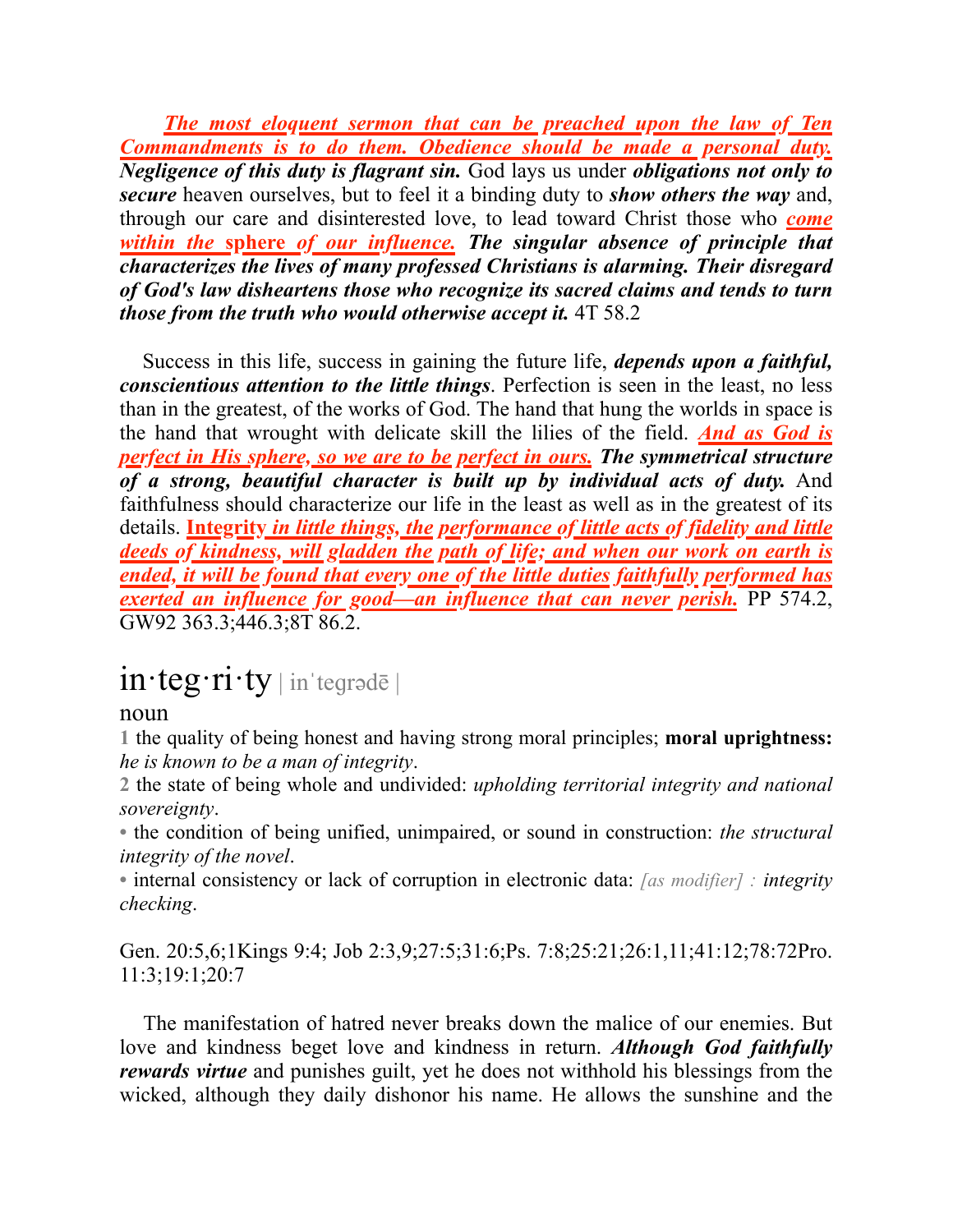showers to fall upon the just and the unjust, bringing alike worldly prosperity to both. If a holy God exercises such forbearance and benevolence toward the rebellious and the idolatrous, how necessary it is that erring man should manifest a like spirit toward his fellow-men. Instead of cursing those who injure him, it is his duty to seek to win them from their evil ways by a kindness similar to that with which Christ treated them who persecuted him. Jesus taught his followers that they should exercise a Christian courtesy toward all who came within their influence, that they should not be forgetful in deeds of mercy, and that when solicited for favors, they should show a benevolence superior to that of the worldling. *The children of God should represent the spirit that rules in Heaven. Their principles of action should not be of the same character with the narrow, selfish spirit of the world. Perfection alone can meet the standard of Heaven. As God himself is perfect in his exalted sphere, so should his children be perfect in the humble sphere they occupy. Thus only can they be fit for the companionship of sinless beings in the kingdom of Heaven. Christ addresses to his followers these words that establish the standard of Christian character: "Be ye therefore perfect, even as your Father which is in Heaven is perfect."* 2SP 224.1

I have been shown that the disciples of Christ are His representatives upon the earth; and God designs that they shall be lights in the moral darkness of this world, dotted all over the country, in the towns, villages, and cities, "a spectacle unto the world, and to angels, and to men." *If they obey* the teachings of Christ in His Sermon on the Mount, *they will be seeking continually for perfection of Christian character,* and will be truly the light of the world, channels through which God will communicate His divine will, the truth of heavenly origin, to those who sit in darkness and who have no knowledge of the way of life and salvation. 2T 631.2 1868

Note: All who live Godly in Christ Jesus. Heb. 5:9 And being made perfect, *he became the author of eternal salvation unto all them that obey him;* 1Peter 2:21 For even hereunto were ye called: because Christ also suffered for us, leaving us an example, *that ye should follow his steps:*

If those connected with the Health Institute at Battle Creek should descend from the pure, exalted principles of Bible truth to imitate the theories and practices of those at the head of other institutions, where only the diseases of invalids are treated, and that merely for money, the conductors not working from a high, religious standpoint, God's special blessing would not rest upon the Institute. This institution is designed of God to be one of the greatest aids in preparing a people to be perfect before God. *In order to attain to this perfection, men and women must have physical and mental strength to appreciate the elevated truths of God's word and be brought into a position where they will discern the*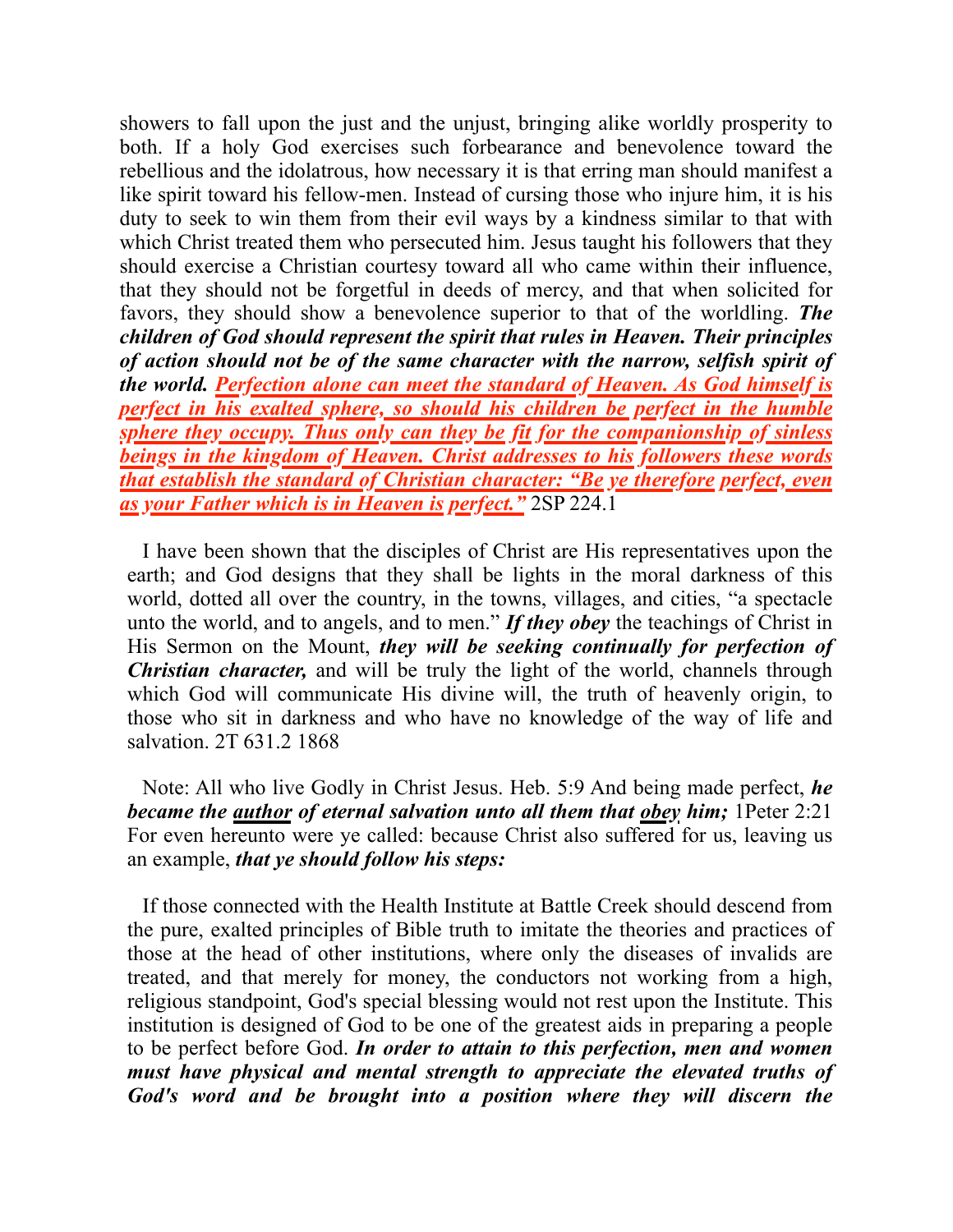*imperfections in their moral characters.* They should be in earnest to reform, that they may have friendship with God. The religion of Christ is not to be placed in the background and its holy principles laid down to meet the approval of any class, however popular. If the standard of truth and holiness is lowered, the design of God will not then be carried out in this institution. 3T 166.2 1872

All the sins and excesses of Solomon can be traced to his great mistake in ceasing to rely upon God for wisdom, and to walk in humility before him. Therefore he went not on from strength to strength, *rising higher and higher in the perfection of an elevated character,* but soon became the prey of temptation and carnal desires. In the careless life which he entered upon, the blessings which God bestowed upon him were not improved to his glory, but were used to promote himself to an unexampled pinnacle of earthly grandeur. He surrendered the reins of self-control, laying them upon the neck of degrading passions. His conscience was violated, his manhood perverted, and his moral powers debased. Gifted with wondrous genius and fortune, he nevertheless lost his God and his happiness, and degenerated into the most miserable of men. HR May 1, 1878, par. 2

The lesson for us to learn from the history of this perverted life is the necessity of *continual dependence upon the counsels* of God; *to carefully watch the tendency of our course, and to reform every habit calculated* to draw us from God. *It teaches us that great caution, watchfulness, and prayer are needed to keep undefiled the simplicity and purity of our faith. If we would rise to the highest moral excellence, and attain to the perfection of religious character, what discrimination should be used in the formation of friendships, and the choice of a companion for life.* HR May 1, 1878, par. 7

The life of John, although passed in the wilderness, was not inactive. His separation from society did not make him gloomy and morose, neither was he unreconciled with his lonely life of hardship and privation. It was his choice to be secluded from the luxuries of life, and from depraved society. Pride, envy, jealousy, and corrupt passions seemed to control the hearts of men. But John was separated from the influence of these things, and, with discerning eye and wonderful discrimination, read the characters of men. He lived in the quiet retreat of the wilderness, and occasionally he mingled in society; but would not remain long where the moral atmosphere seemed to be polluted. He feared that the sight of his eyes and the hearing of his ears would so pervert his mind that he would lose a sense of the sinfulness of sin. A great work was before him, and it was necessary that he should form a character unbiased by any surrounding influence. *It was necessary that his physical, mental, and moral conditions should be of that high and noble type that would qualify him for a work which required firmness and integrity, that when he should appear among men he could*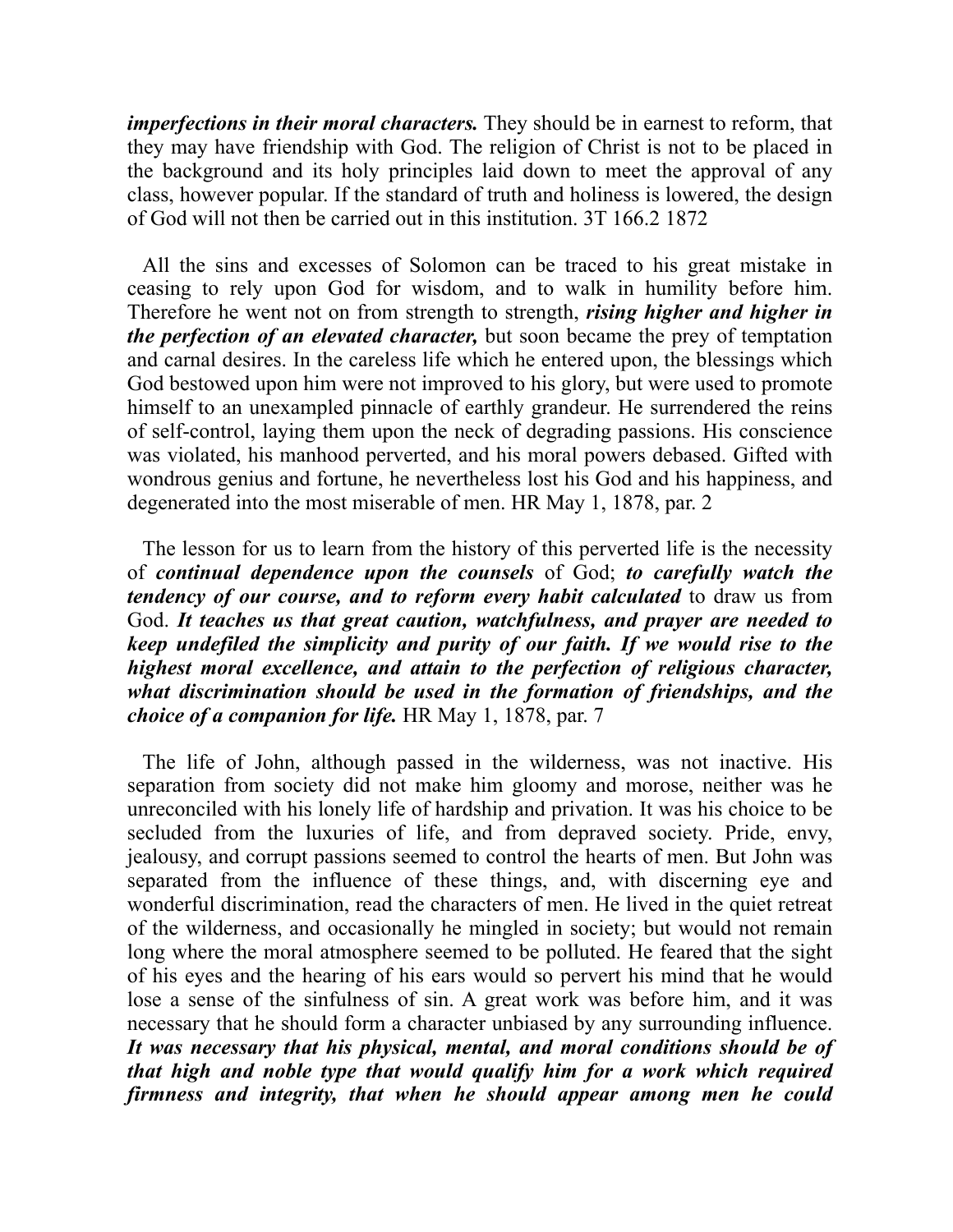*enlighten them, and be instrumental in giving a new direction to their thoughts, and awakening them to the necessity of forming righteous characters. John would bring the people up to the standard of divine perfection. He studied the peculiarities of minds, that he might know how to adapt his instructions to the people.* 2SP 46.1 1877

God gives man no permission to violate the laws of his being. But man, through yielding to Satan's temptations to indulge intemperance, brings the higher faculties in subjection to the animal appetites and passions, and when these gain the ascendency, man, who was created a little lower than the angels, with faculties susceptible of the highest cultivation, surrenders to the control of Satan. And he gains easy access to those who are in bondage to appetite. Through intemperance, some sacrifice one-half, and others two-thirds, of their physical, mental, and moral powers. Those who would have clear minds to discern Satan's devices, must have their physical appetites under the control of reason and conscience. *The moral and vigorous action of the higher powers of the mind is essential to the perfection of Christian character.* HR March 1, 1878, par. 1

The world had lost the original pattern of goodness and had sunk into universal apostasy and moral corruption; and the life of Jesus was one of laborious, selfdenying effort to bring man back to his first estate by imbuing him with the spirit of divine benevolence and unselfish love. While in the world, He was not of the world. It was a continual pain to Him to be brought in contact with the enmity, depravity, and impurity which Satan had brought in; but He had a work to do to bring man into harmony with the divine plan, and earth in connection with heaven, and He counted no sacrifice too great for the accomplishment of the object. He "was in all points tempted like as we are." Satan stood ready to assail Him at every step, hurling at Him his fiercest temptations; yet He "did no sin, neither was guile found in His mouth." *"He ... suffered being tempted," suffered in proportion to the perfection of His holiness*. But the prince of darkness found nothing in Him; not a single thought or feeling responded to temptation. 5T 421.2

The *scriptural doctrine of conversion* has been almost wholly lost sight of. Christ declared to Nicodemus, "Except a man be born again, he cannot see the kingdom of God." The heart must be renewed by divine grace, man must have a new life from above, or his profession of godliness will avail nothing. 4SP 296.2

The apostle Paul, in relating his experience, presents an important truth concerning the work to be wrought in conversion. He says, "I was alive without the law once,"—he felt no condemnation; "but when the commandment came," when the law of God was urged upon his conscience, "sin revived, and I died." [\[Romans 7:9](1965.57301).] Then he saw himself a sinner, condemned by the divine law. **Mark, it was Paul, and not the law, that died**. He says, further, "I had not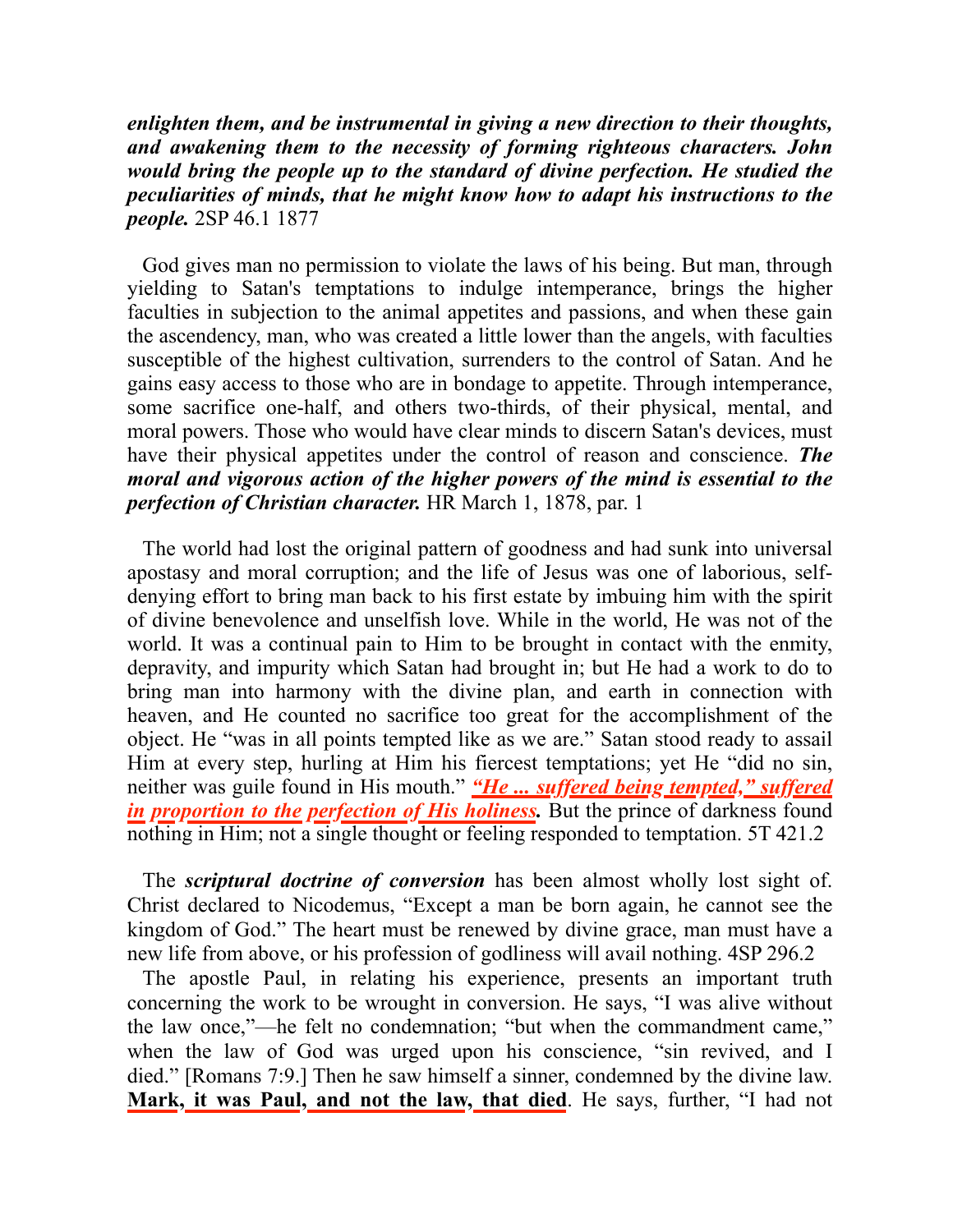known sin, but by the law; for I had not known lust, except the law had said, Thou shalt not covet." [[Romans 7:7](1965.57297).] "The commandment which was ordained to life, I found to be unto death." [[Romans 7:10.](1965.57303)] **The law which promised life to the obedient**, pronounced death upon the transgressor. "Wherefore," he says, "the law is holy, and the commandment holy, and just, and good." [[Romans 7:12.](1965.57307)] 4SP 297.1

How wide the contrast between these words of Paul *and those that come from many of the pulpits of today.* The people are taught that obedience to God's law is not necessary to salvation; that they have only to believe in Jesus, and they are safe. Without the law, men have no conviction of sin, and feel no need of repentance. Not seeing their lost condition as violators of God's law, they do not feel their need of the atoning blood of Christ as their only hope of salvation. 4SP 297.2

*The law of God is an agent in every genuine conversion. There can be no true repentance without conviction of sin. The Scriptures declare that "sin is the transgression of the law,"* [\[1 John 3:4.](1965.62393)] and that "by the law is the knowledge of sin." [[Romans 3:20](1965.57119).] *In order to see his guilt, the sinner must test his character by God's great standard of righteousness.* To discover his defects, *he must look into the mirror of the divine statutes.* But while the law reveals his sins, it provides no remedy. The gospel of Christ alone can offer pardon. In order to stand forgiven, the sinner must exercise repentance toward God, whose law has been transgressed, and faith in Christ, his atoning sacrifice. *Without true repentance, there can be no true conversion.* Many are deceived here, and too often their entire experience proves to be a deception. *This is why so many who are joined to the church have never been joined to Christ.* 4SP 297.3

"The carnal mind is enmity against God; for it is not subject to the law of God, neither indeed can be." [[Romans 8:7](1965.57348).] In the new birth, the heart is renewed by divine grace, and brought into harmony with God **as it is brought into subjection to his law.** When this mighty change has taken place in the sinner, he has passed from death unto life, from sin *unto holiness,* from transgression and rebellion *to obedience and loyalty.* The old life of alienation from God has ended; *the new life of reconciliation, of faith and love, has begun. Then will "the righteousness of the law" "be fulfilled in us who walk not after the flesh, but after the Spirit."* [\[Romans 8:4](1965.57342).] 4SP 298.1

The doctrine of sanctification, or perfect holiness, which fills a prominent place in some of the religious movements of the day, is among the causes that have rendered modern revivals so ineffectual. **True sanctification is a Bible doctrine.** The apostle Paul declared to the Thessalonian church, "This is the will of God, even your sanctification." [\[1 Thessalonians 4:3.](1965.60382)] And again he prayed, "The very God of peace sanctify you wholly; and I pray God your whole spirit and soul and body be preserved blameless unto the coming of our Lord Jesus Christ." [\[1](1965.60459)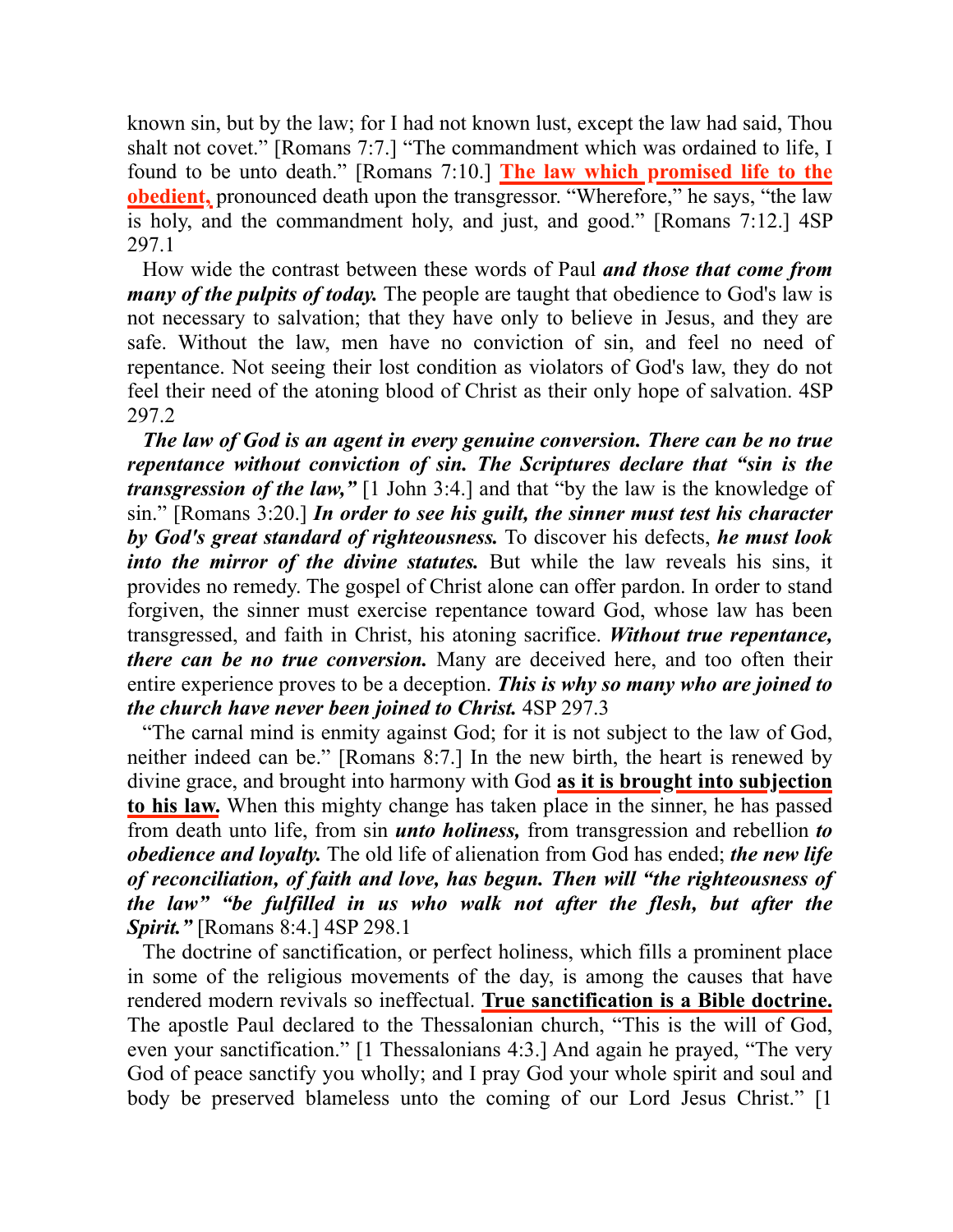[Thessalonians 5:23](1965.60459).] But the sanctification now so widely advocated is not that brought to view in the Scriptures. It is false in theory, and dangerous in its practical results. 4SP 298.2

Its advocates teach that the law of God is a grievous yoke, and that by faith in *Christ, men are released from all obligation to keep his Father's commandments.* **Bible sanctification is a conformity to the will of God, attained by rendering obedience to his law, through faith in his Son.** Our Saviour prayed for his disciples, "Sanctify them through thy truth; thy word is truth." [\[John 17:17](1965.54612).] There is no genuine sanctification except through obedience to the truth; and the psalmist declares, "Thy law is the truth." [\[Psalm 119:142](1965.32699).] *The law of God is the only standard of moral perfection. That law was exemplified in the life of Christ.* He says, "I have kept my Father's commandments." [\[John 15:10](1965.54476).] And the apostle John affirms, "He that saith he abideth in Him ought himself also so to walk, even as he walked." And again, "This is the love of God, that we keep his commandments." [\[1 John 2:6](1965.62338); [5:3](1965.62483).] *Those who love God will love his commandments also. The truly sanctified heart is in harmony with the divine precepts; for they are "holy, and just, and good."* 4SP 299.1 1884

Note: In red above in 4SP 299.1 is the false sanctification—He does it all for you. As was taught by Jones and Waggoner. [LoveofGodnot.pdf](https://sdapillars.org/media/LoveofGodnot.pdf)

A mere profession of discipleship is of no value. *The faith in Christ which saves the soul is not what it is represented to be by many.* "Believe, believe," they say, "and you need not keep the law." **But a belief that does not lead to obedience is presumption.** The apostle John says, "He that saith, I know Him, and keepeth not His commandments, is a liar, and the truth is not in him." [1 John](1965.62334) [2:4](1965.62334). **Let none cherish the idea that special providences or miraculous manifestations are to be the proof of the genuineness of their work or of the ideas they advocate. When persons will speak lightly of the word of God, and set their impressions, feelings, and exercises above the divine standard, we may know that they have no light in them.** MB 146.2 1896.

Micah 6:11 *Shall I count them pure with the wicked balances, and with the bag of deceitful weights?*

Mal. 2:17 Ye have wearied the LORD with your words. Yet ye say, Wherein have we wearied him? *When ye say, Every one that doeth evil is good in the sight of the LORD, and he delighteth in them;* or, Where is the God of judgment?

Pro. 24:24 *He that saith unto the wicked, Thou art righteous;* him shall the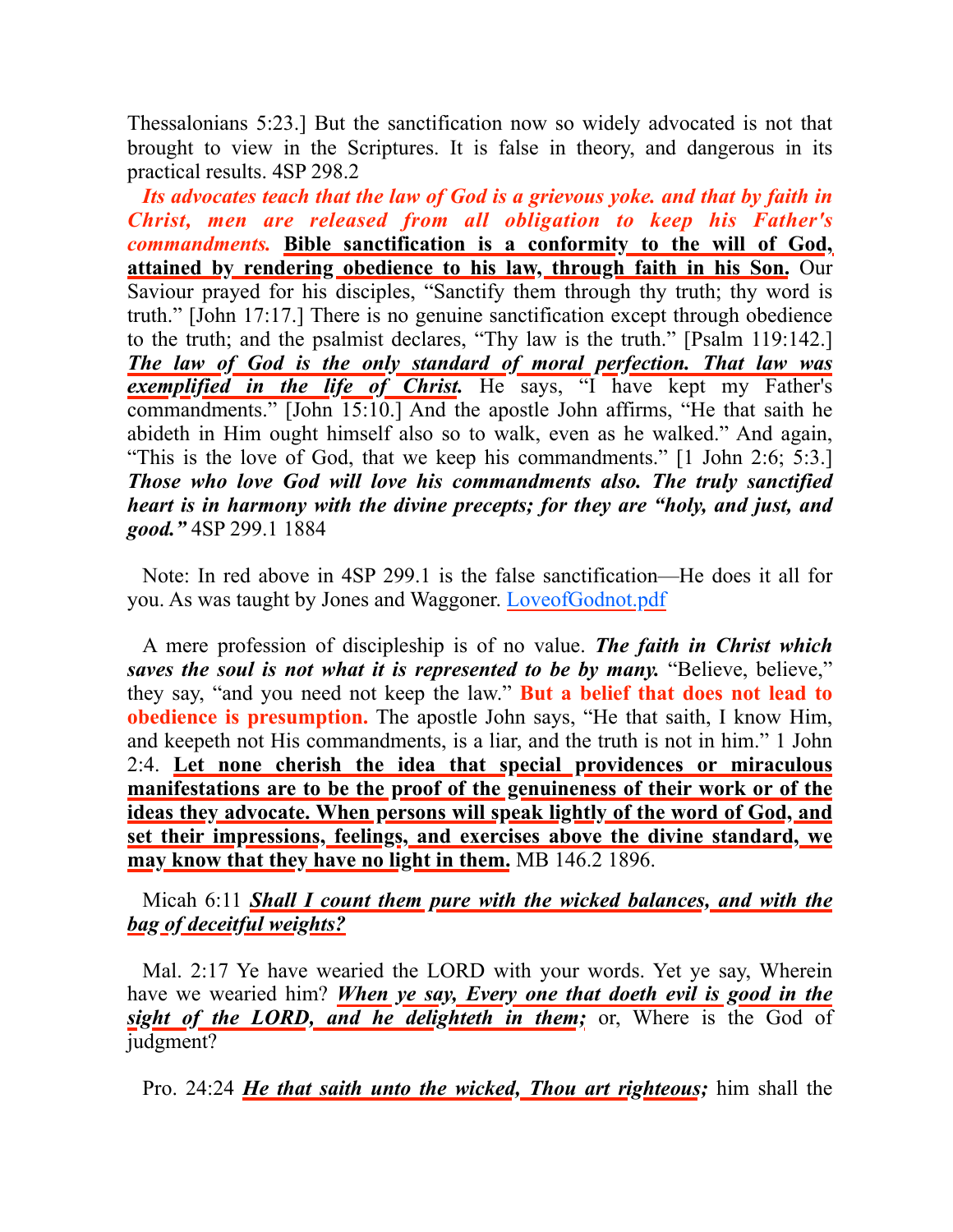people curse, nations shall abhor him:

## Isa. 5:20 *Woe unto them that call evil good, and good evil; that put darkness for light, and light for darkness; that put bitter for sweet, and sweet for bitter!* 21 **Woe unto them that are wise in their own eyes, and prudent in their own sight!**

Eze. 13:22 Because with lies ye have made the heart of the righteous sad, whom I have not made sad; *and strengthened the hands of the wicked, that he should not return from his wicked way, by promising him life:*

The law of God is *the only true standard of moral perfection.* That law was practically exemplified in the life of Christ. He says of Himself, "I have kept my Father's commandments" [\(John 15:10](1965.54476)). Nothing short of this obedience will meet the requirements of God's word. "He that saith he abideth in him ought himself also so to walk, even as he walked" ([1 John 2:6\)](1965.62338). *We cannot plead that we are unable to do this, for we have the assurance*, "My grace is sufficient for thee" [\(2](1965.59202)) [Corinthians 12:9](1965.59202)). As we look *into the divine mirror,* the law of God, we see the exceeding sinfulness of sin, and our own lost condition as transgressors. *But by repentance and faith we are justified before God,* and through divine grace *enabled to render obedience to His commandments.* SL 80.3 1889

 *The grace of God is always reformatory.* Every human being is in a school, where he is to learn to give up hurtful practices, and to *obtain a knowledge of what he can do for himself.* Those who ignore these things, who take no precautions in regard to getting pure air to breathe and pure water to drink, cannot be free from disease. Their systems are defiled and the human structure injured. MM 226.2

*It is impossible for those who give the reins to appetite to attain to Christian perfection*. The moral sensibilities of your children cannot be easily aroused, unless you are careful in the selection of their food. Many a mother sets a table that is a snare to her family. Flesh-meats, butter, cheese, rich pastry, spiced foods, and condiments are freely partaken of by both old and young. These things do their work in deranging the stomach, exciting the nerves, and enfeebling the intellect. The blood-making organs cannot convert such things into good blood. The grease cooked in the food renders it difficult of digestion. The effect of cheese is deleterious. Fine-flour bread does not impart to the system the nourishment that is to be found in unbolted wheat bread. Its common use will not keep the system in the best condition. Spices at first irritate the tender coating of the stomach, but finally destroy the natural sensitiveness of this delicate membrane. The blood becomes fevered, the animal propensities are aroused, while the moral and intellectual powers are weakened, and become servants to the baser passions. The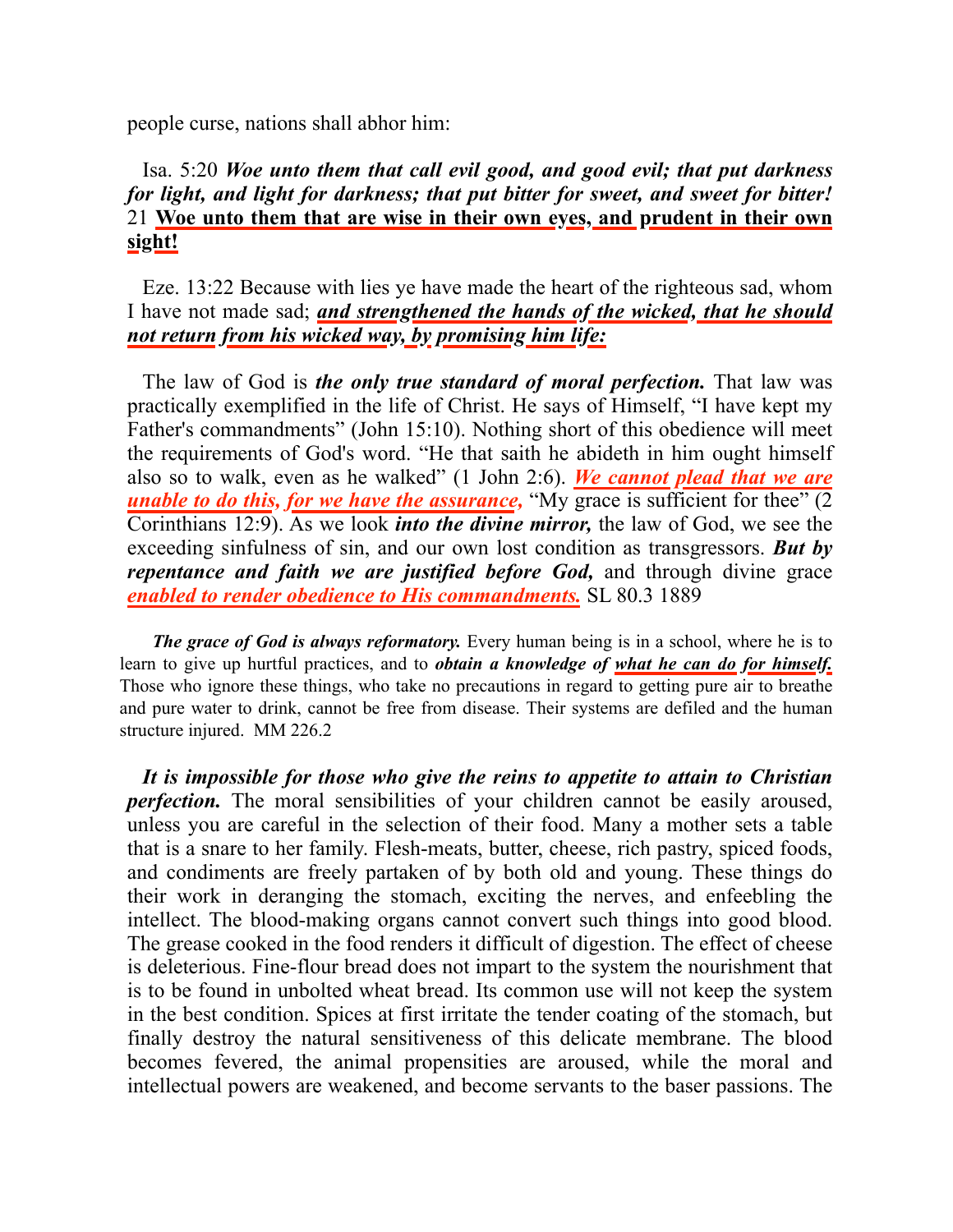mother should study to set a simple yet nutritious diet before her family. CTBH 46.3 1890

The ministers of God are not to be content to remain in ignorance of the deep things of his word. Many do not make any progress in attaining knowledge; they are slothful servants, who do not realize the importance of the truth for this time. They fall easily under temptation, and are content to meet a low standard. They are not self-sacrificing, because they have not the spirit of Christ. They do not become more and more efficient in the work, because they do not become more and more intelligent in the Scriptures of truth. They do not seek to place themselves in harmony with the work of Christ in the heavenly sanctuary, where he is making an atonement for his people. While Christ is cleansing the sanctuary, the worshipers on earth should carefully review their life, and compare their character with the standard of righteousness. As they see their defects, they should seek the aid of the Spirit of God to enable them to have moral strength to resist the temptations of Satan, and *to reach the perfection of the standard. They may be victors over the very temptations which seemed too strong for humanity to bear; for the divine power will be combined with their human effort, and Satan cannot overcome them.* RH April 8, 1890, par. 3

Then the redeemed will be welcomed to the home that Jesus is preparing for them. There their companions will not be the vile of earth, liars, idolaters, the impure, and unbelieving; but they will associate with those who have overcome Satan and through divine grace **have formed perfect characters.** Every sinful tendency, every imperfection, that afflicts them here has been removed by the blood of Christ, and the excellence and brightness of His glory, far exceeding the brightness of the sun, is imparted to them. And the moral beauty, the perfection of His character, *shines through them, in worth far exceeding this outward splendor.* They are without fault before the great white throne, sharing the dignity and the privileges of the angels. SC 126.1 1892

Communication between heaven and earth, between God and man, had been broken by the fall of Adam; but through Christ man could again commune with God. He who knew no sin became sin for the race, that his righteousness might be *imputed* to man. Through the perfection of Christ's character, humanity was elevated in the scale of moral value with God; finite man was linked with the infinite God. Thus the gulf which sin had made was bridged by the world's Redeemer. Messenger December 15, 1892, par. 3

God will accept only those who are determined to aim high. He places every human agent under obligation to do his best. *Moral perfection is required of all.* Never should we lower the standard of righteousness in order to accommodate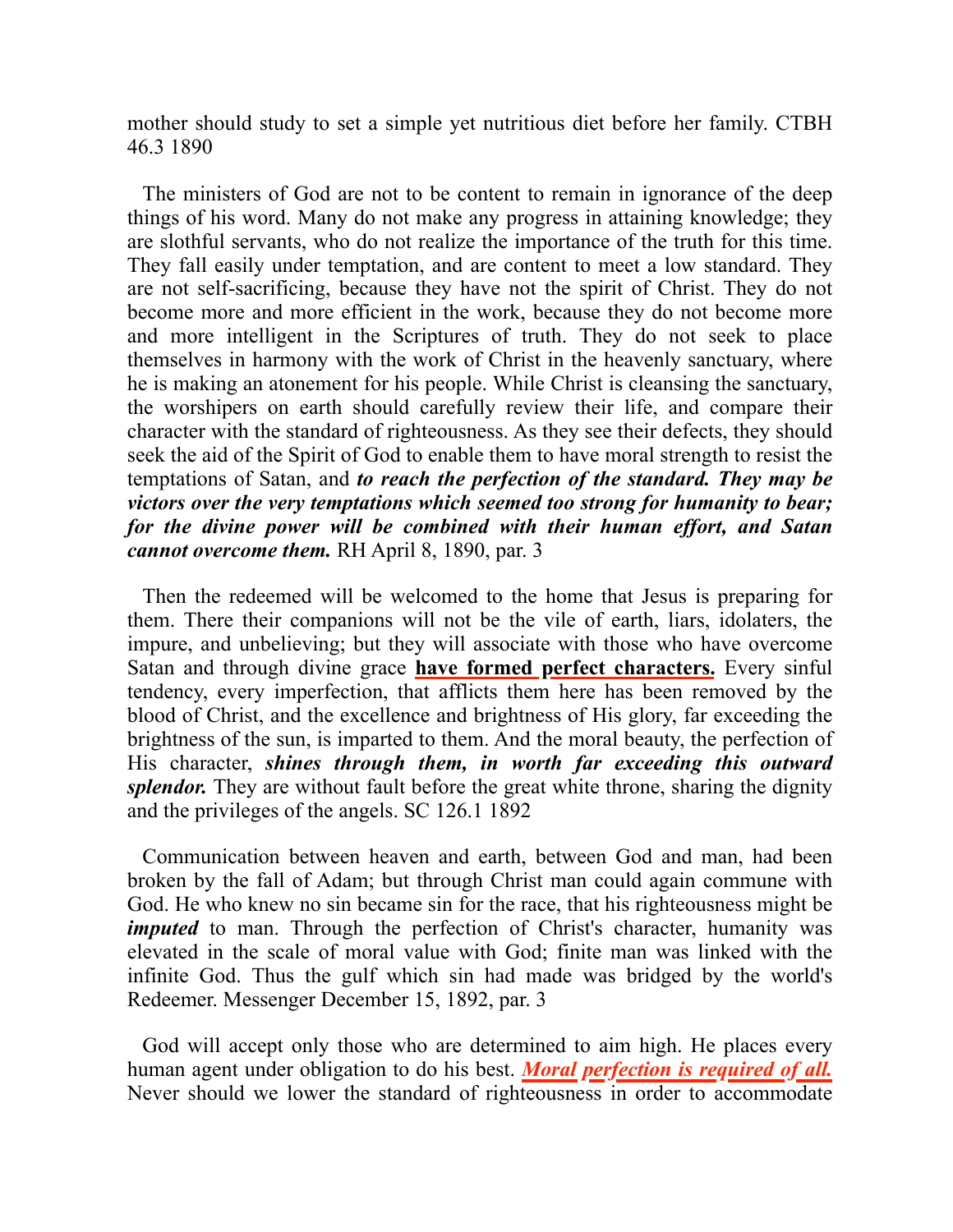inherited or cultivated tendencies to wrong-doing. **We need to understand that imperfection of character is sin.** All righteous attributes of character dwell in God as a perfect, harmonious whole, and every one who receives Christ as a personal Saviour *is privileged to possess these attributes.* COL 330.2 1901

Note: So the Imputed of Abraham in Rom. 4:11,22-24; James 2:23, perfection character belongs to them, and is possessed by them. Rev. 19:8.

It cannot be expected that the people will enjoy peace and harmony unless their religious teachers, whose footsteps they follow, have these principles largely developed, and manifest them in their lives. The minister of Christ has great responsibilities to bear, if he would become an example for his people and a correct exponent of his Master's doctrine. Men were awed by the purity and moral dignity of our Saviour, while his unselfish love and gentle benignity won their hearts. He was the embodiment of perfection. If his representatives would see fruits attending their labors similar to those that crowned the ministry of Christ, *they should earnestly strive to imitate his virtues and cultivate those traits of character which would make them like him.* GW92 73.2 1892

How did the glory of God magnify itself in glorious perfection on that day when Christ's life was given as a sacrifice for the world! When he cried out, "It is finished," there was a mighty earthquake, the rocks rent, the graves flew open, and Christ bowed his head, and died. In the sacrifice of God's only begotten Son is demonstrated the awful glory of divine justice and holiness. "Whom God hath set forth to be a propitiation through faith in his blood, to declare his righteousness for the remission of sins." In consideration of the great work which God has done to redeem, to uplift, *to bring back the moral image of God in man, what is the human agent doing on his part as a worker together with God?* HM November 1, 1897, par. 6

And those who would be workers together with God must strive for perfection of every organ of the body and quality of the mind. True education is the preparation of the physical, mental, and moral powers for the performance of every duty; it is the training of body, mind, and soul for divine service. This is the education that will endure unto eternal life. COL 330.3 1901

The Scriptures teach us to seek for the sanctification to God of body, soul, and spirit. In this work we are to be laborers together with God. Much may be done to restore the moral image of God in man, to improve the physical, mental, and *moral capabilities*. Great changes can be made in the physical system by obeying the laws of God and bringing into the body nothing that defiles. *And while we can not claim perfection of the flesh, we may have Christian perfection of the soul*.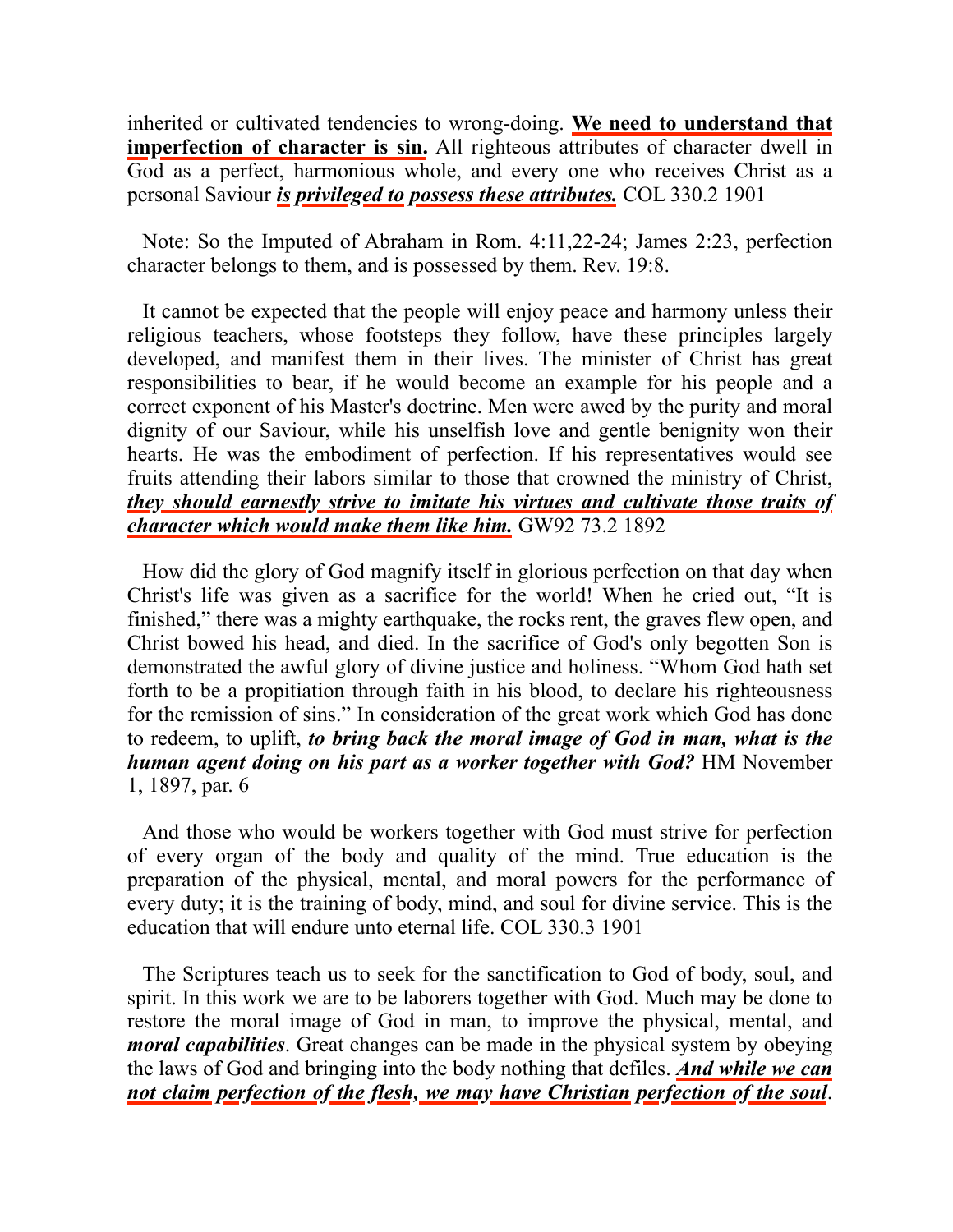Through the sacrifice made in our behalf, sins may be perfectly forgiven. Our dependence is not in what man can do; it is in what God can do for man through Christ. When we surrender ourselves wholly to God, and fully believe, the blood of Christ cleanses from all sin. The conscience can be freed from condemnation. Through faith in his blood, all may be made perfect in Christ Jesus. Thank God that we are not dealing with impossibilities. We may claim sanctification. We may enjoy the favor of God. We are not to be anxious about what Christ and God think of us, but about what God thinks of Christ, our Substitute. Ye are accepted in the Beloved. The Lord shows, to the repenting, believing one, that Christ accepts the surrender of the soul, to be molded and fashioned after his own likeness. GCB April 23, 1901, Art. A, par. 4

It was this singlehearted purpose to win the race for eternal life that Paul longed to see revealed in the lives of the Corinthian believers. *He knew that in order to reach Christ's ideal for them, they had before them a life struggle from which there would be no release. He entreated them to strive lawfully, day by day seeking for piety and moral excellence. He pleaded with them to lay aside every weight and to press forward to the goal of perfection in Christ.* AA 315.1 1911

The letter to the Colossians is filled with lessons of highest value to all who are engaged in the service of Christ, lessons that show the singleness of purpose and the loftiness of aim which *will be seen in the life of him who rightly represents the Saviour.* Renouncing all that would hinder him from making progress in the upward way or that would turn the feet of another from the narrow path, the believer will reveal in his daily life mercy, kindness, humility, meekness, forbearance, and the love of Christ. AA 477.2 1911

The power of a higher, purer, nobler life is our great need. The world has too much of our thought, and the kingdom of heaven too little. AA 478.1 1911

In his efforts to reach God's ideal for him, the Christian is to despair of nothing. *Moral and spiritual perfection, through the grace and power of Christ, is promised to all.* Jesus is the source of power, the fountain of life. He brings us to His word, and from the tree of life presents to us leaves for the healing of sin-sick souls. He leads us to the throne of God, and puts into our mouth a prayer through which we are brought into close contact with Himself. In our behalf He sets in operation the all-powerful agencies of heaven. At every step we touch His living power. AA 478.2 1911

**God fixes no limit to the advancement of those who desire to be "filled with the knowledge of His will in all wisdom and spiritual understanding."** Through prayer, through watchfulness, through growth in knowledge and